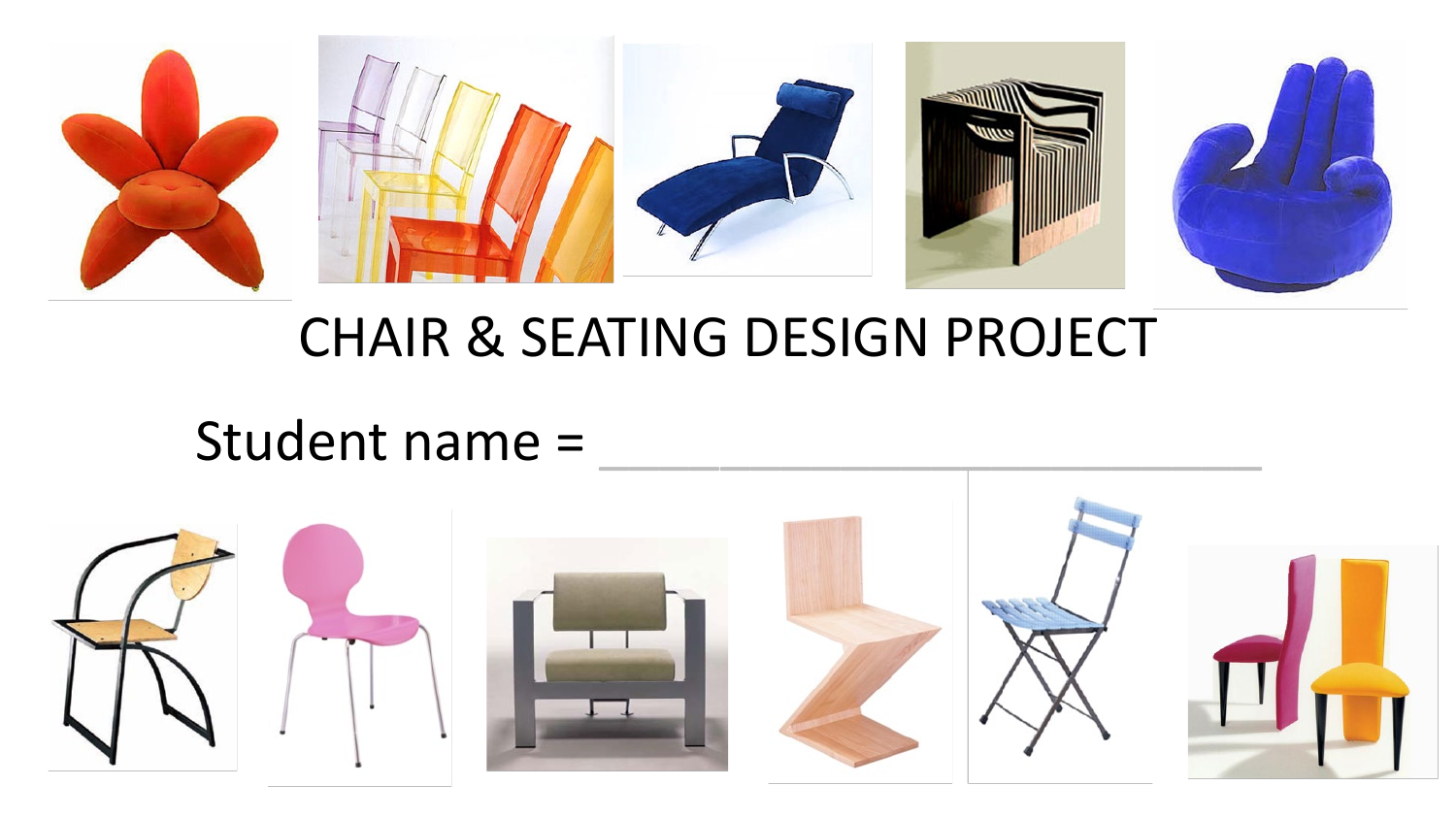#### **DESIGN CONTEXT**

This project requires you the designer to create a new and innovative chair design. The design you come up with should be suitable for one of the following locations.

- 1. Beach or swimming pool 2. Dining room or restaurant 3. Library or waiting room
- 4. Airport or railway lounge

Chose one of the options above and then:

- research the space seating will be placed into.
- Describe what users in each place need for seating.

- What are the practical requirements for seating in your choice of space?









**Write your choice of space here to indicate what kind of chair or seat you will design.**

#### **Design Brief -**

I will design a chair or seating which will be used at

\_\_\_\_\_\_\_\_\_\_\_\_\_\_\_\_\_\_\_\_\_\_\_\_\_\_\_\_\_\_\_\_\_\_\_\_\_\_\_\_\_

\_\_\_\_\_\_\_\_\_\_\_\_\_\_\_\_\_\_\_\_\_\_\_\_\_\_\_\_\_\_\_\_\_\_\_\_\_\_\_\_\_\_\_\_\_\_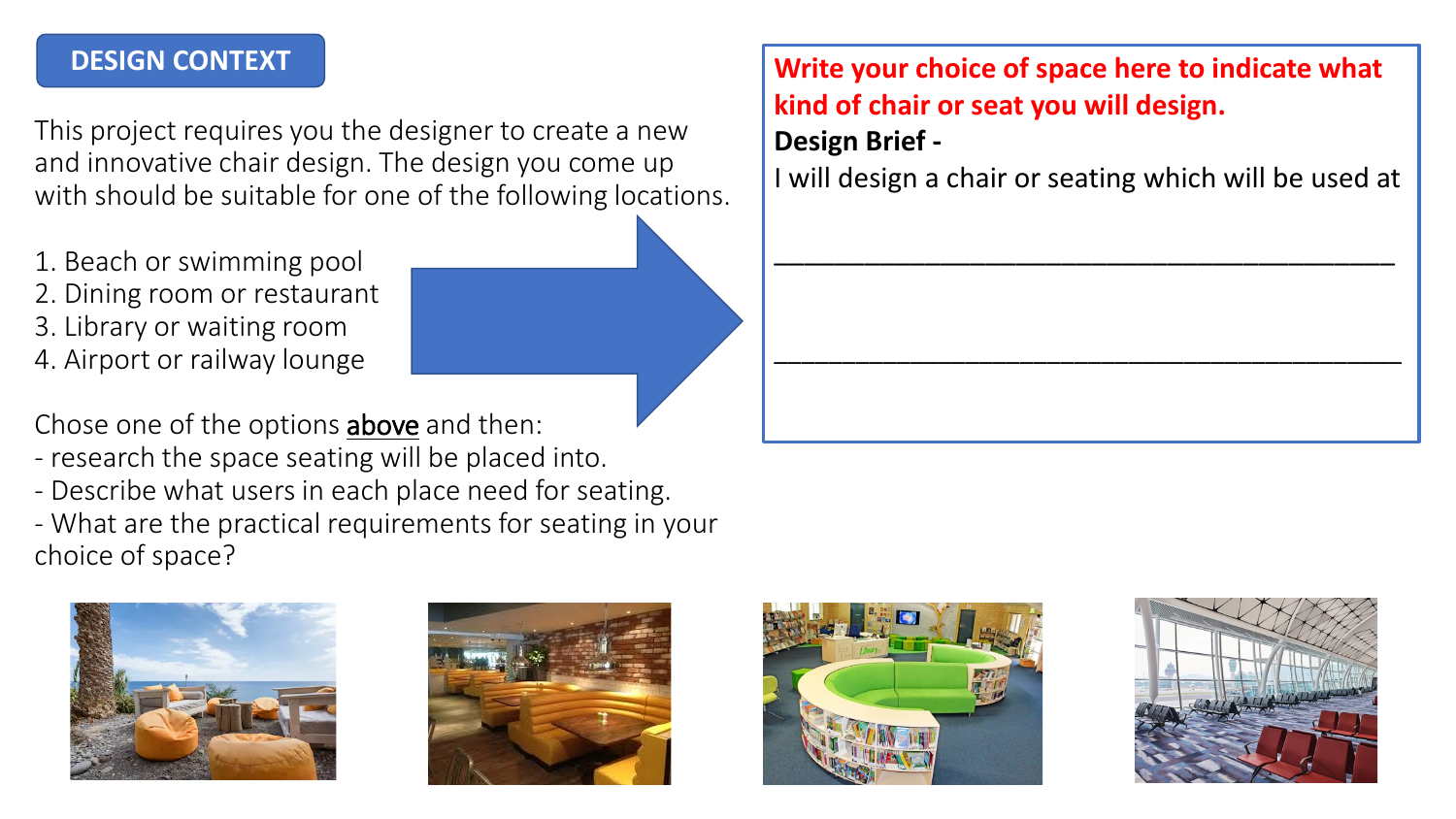#### TASK 1 - Instructions

Location research / user needs / practical seating requirements.

- 1. Beach or swimming pool
- 2. Dining room or restaurant
- 3. Library or waiting room
- 4. Airport or railway lounge

Chose one of the options **above** and then create a mind map or a mood board which includes - research of the space seating will be placed into.

- descriptions of what users in each place need for seating.
- lists the practical requirements for seating in your chosen location.

Sample mind maps Sample mood boards





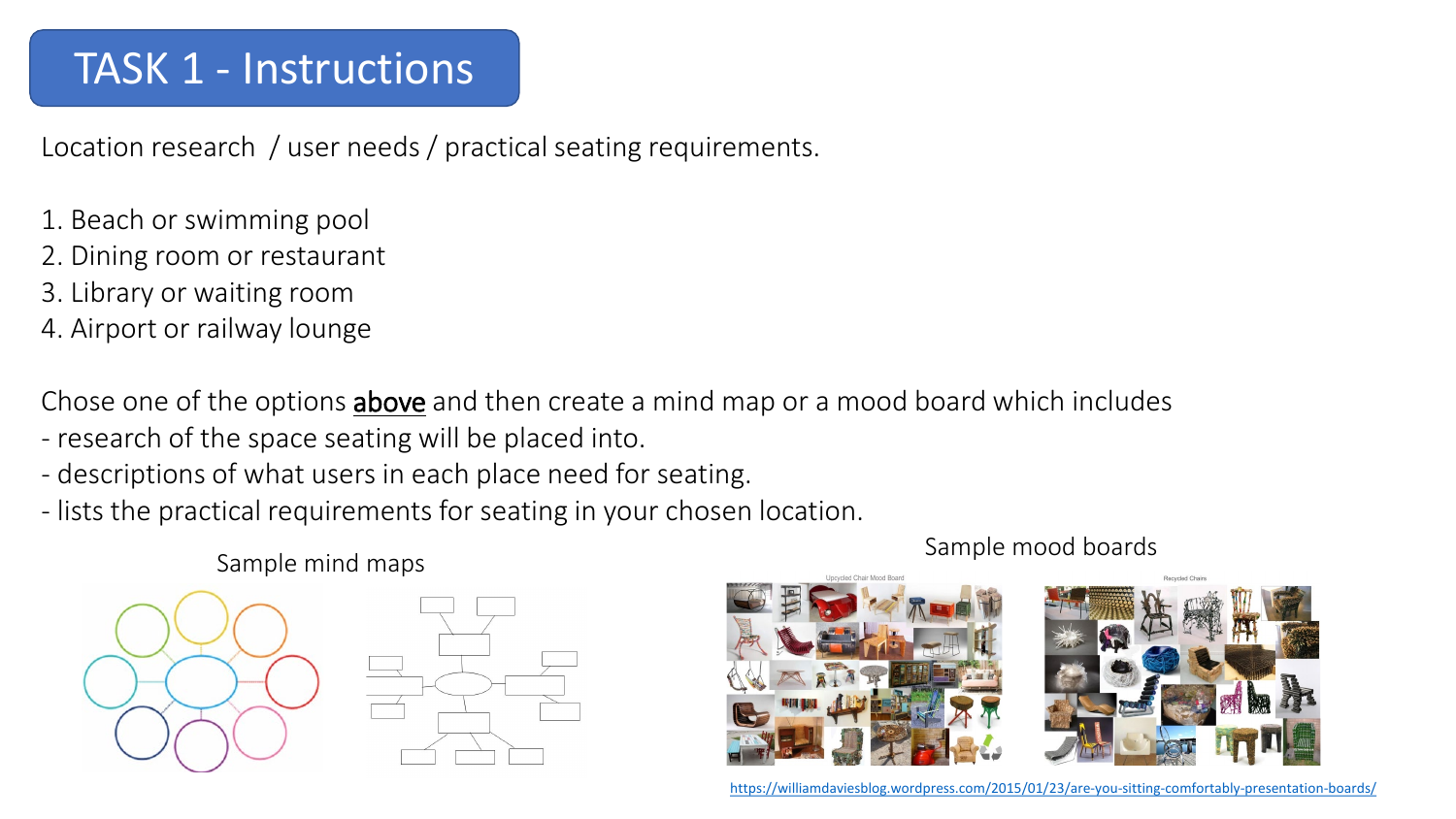### TASK 1 – mind map or mood board

Either - A Mind Map - OR - A Mood Board add them below.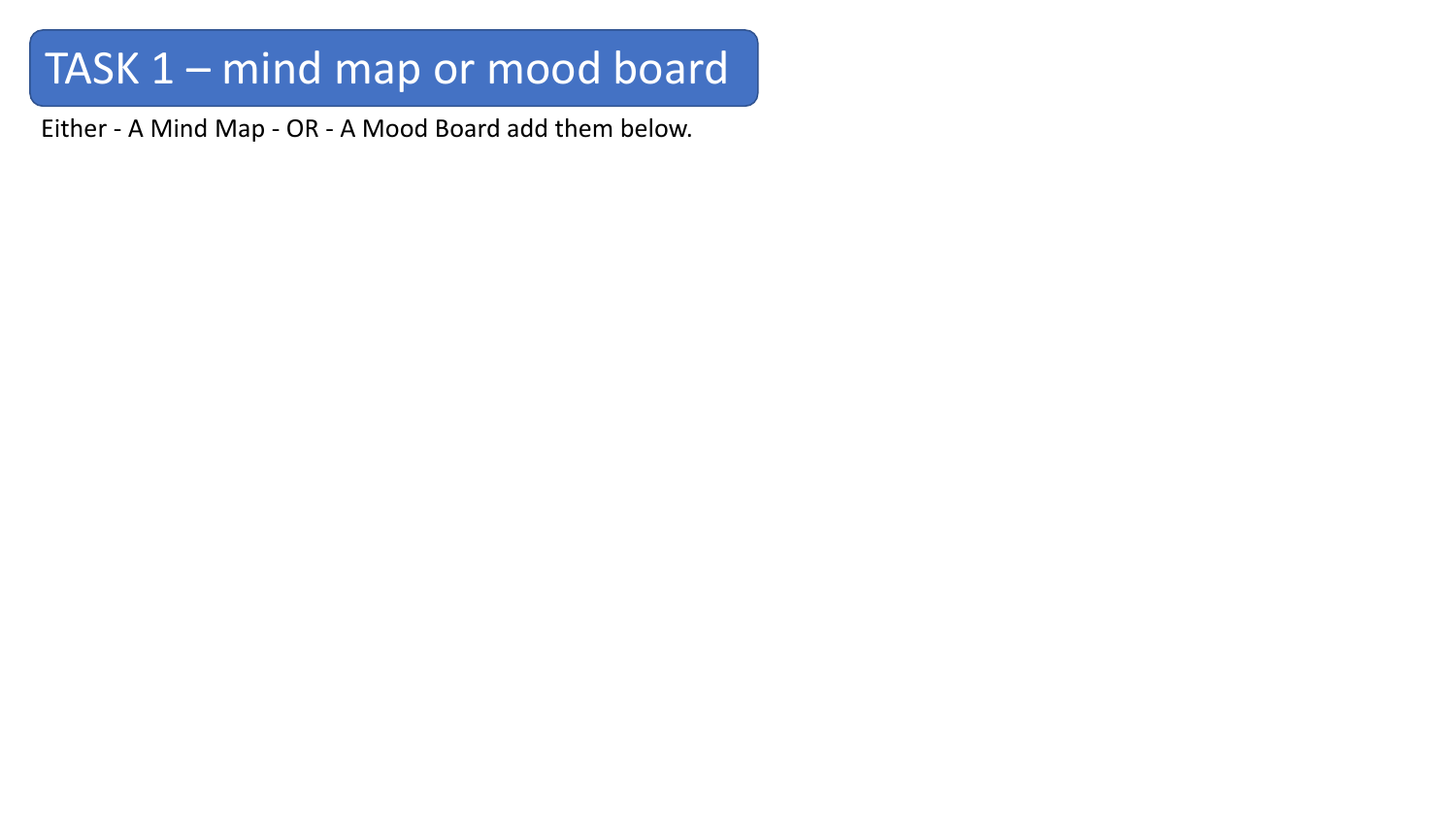#### TASK 3 – Design sketches - development

Idea development – choose your best design and make it better.

Think about the shape, comfort of the user, size, scale of production, materials used to make it and how it will be made.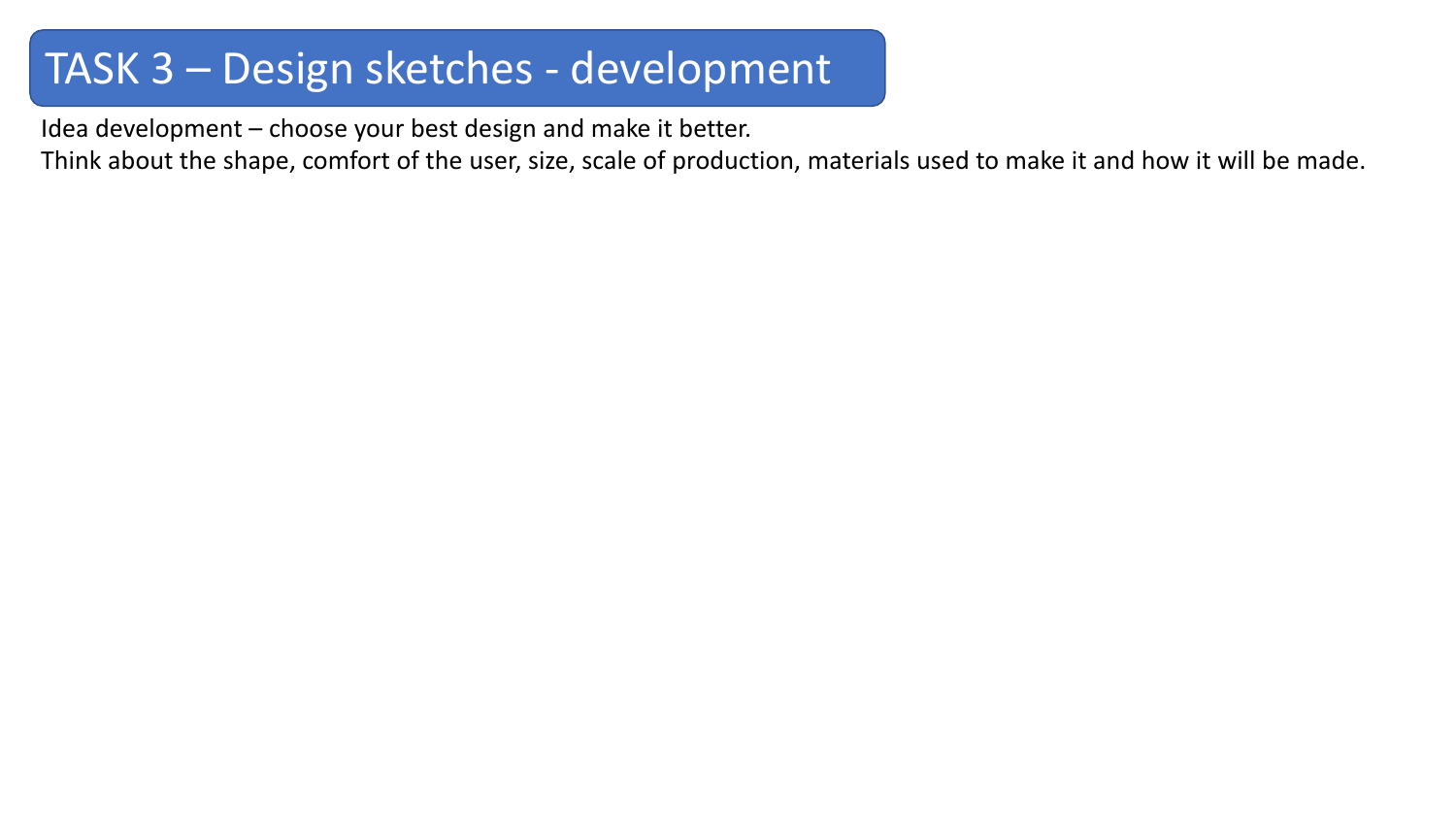#### TASK 4 – Final Design

Final Design – Draw your final idea from different sides / draw it in Isometric or Orthographic

If you draw it in 3D Isometric – make sure to take your time to get it right. Add colour to enhance the drawing.

ORTHOGRAPHIC



ISOMETRIC

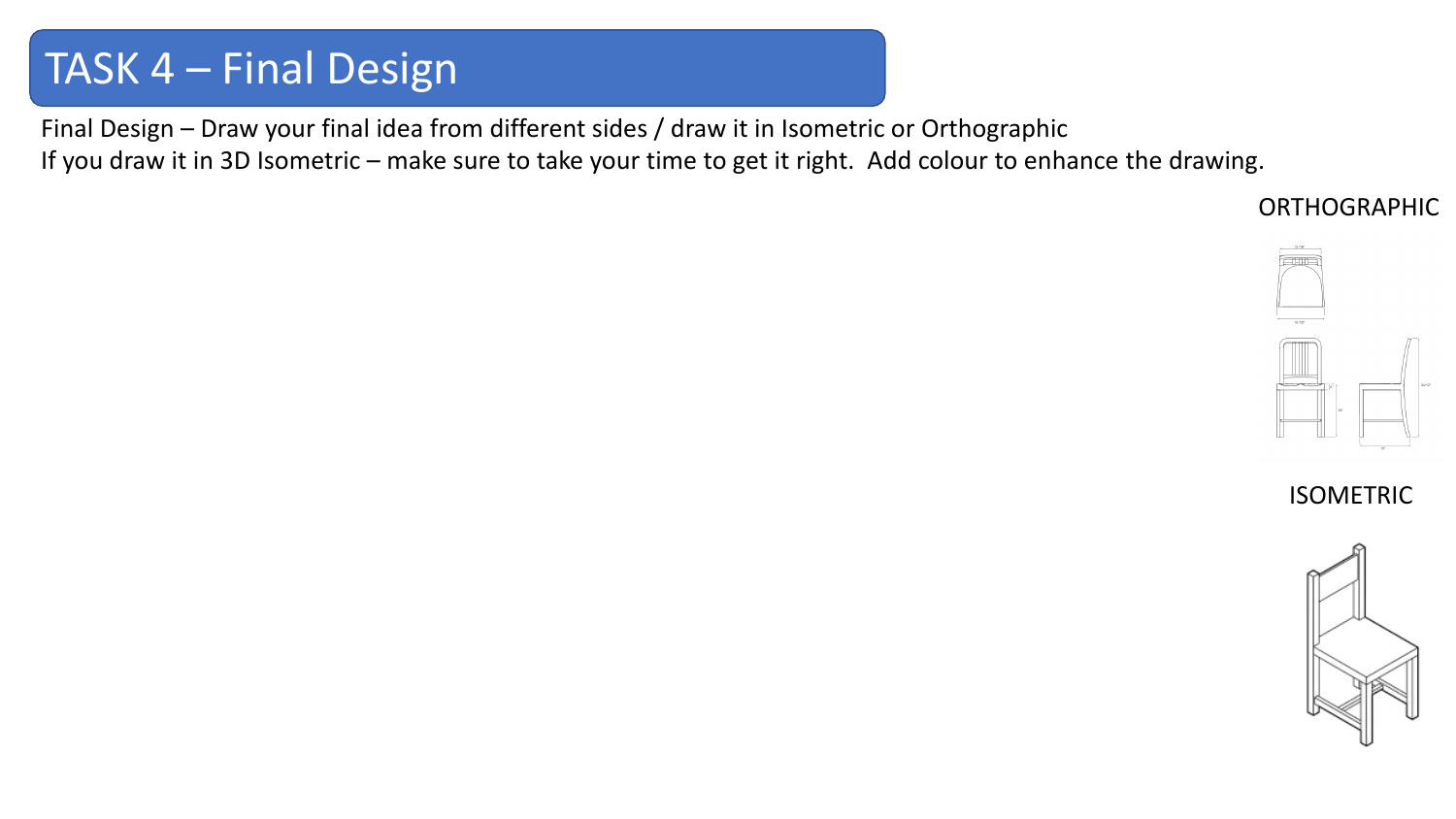#### TASK 5 – Model

Using materials like card and paper build a model of your design. Photograph your model and paste it on this page.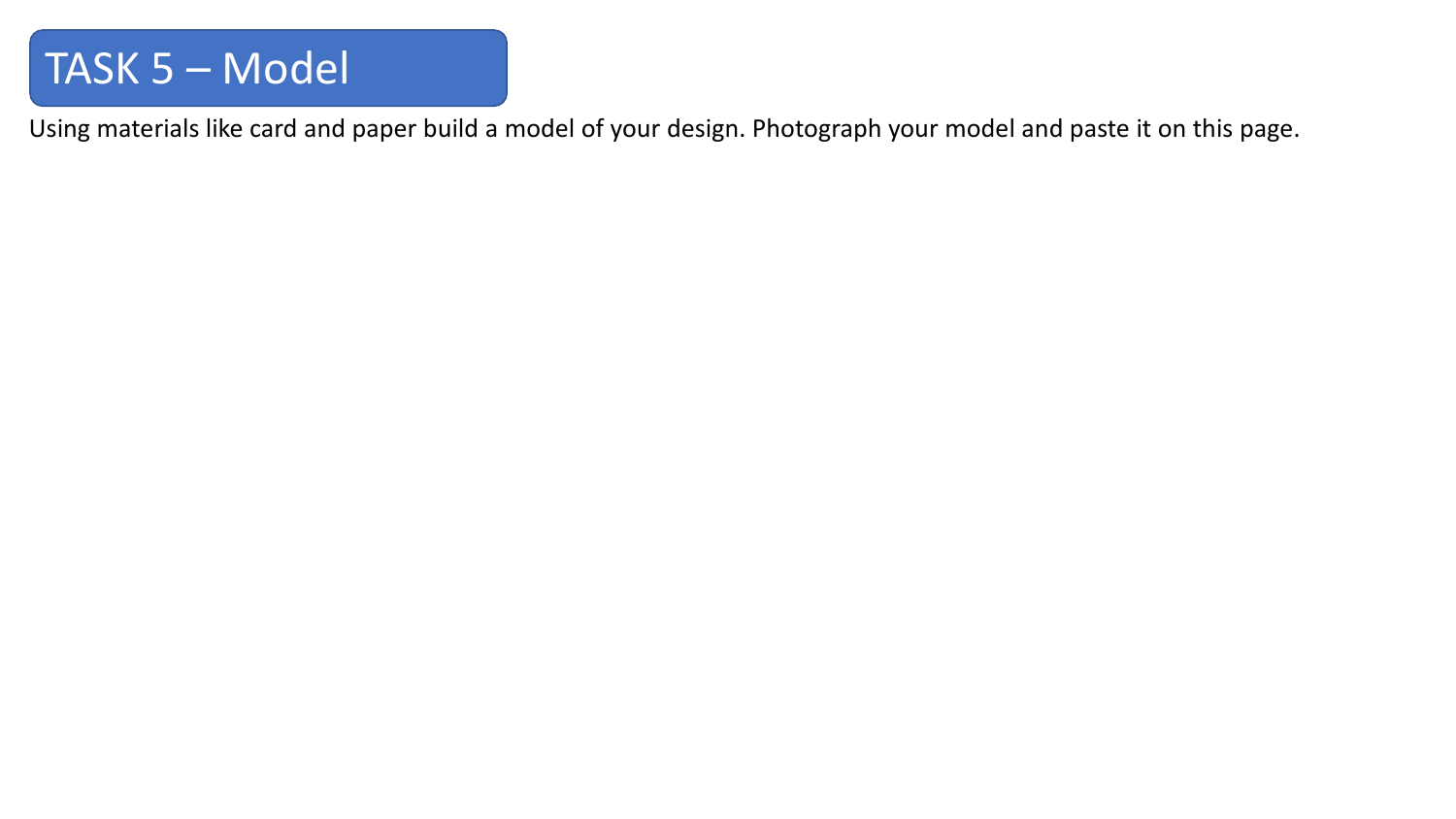## TASK 6 – Production Plan

Describe the basic stages of making – include quality control checks.



| <b>MAKING</b>  | STAGE OF $ $ Part(s) used | Tools, materials & processes used. (Example - Pilar drill, hole drilled for dowel) |
|----------------|---------------------------|------------------------------------------------------------------------------------|
| $\mathbf{1}$   |                           |                                                                                    |
| $\overline{2}$ |                           |                                                                                    |
| $\overline{3}$ |                           |                                                                                    |
| $\overline{4}$ |                           |                                                                                    |
| 5              |                           |                                                                                    |
| 6              |                           |                                                                                    |
| $\overline{7}$ |                           |                                                                                    |
| 8              |                           |                                                                                    |
| 9              |                           |                                                                                    |
| 10             |                           |                                                                                    |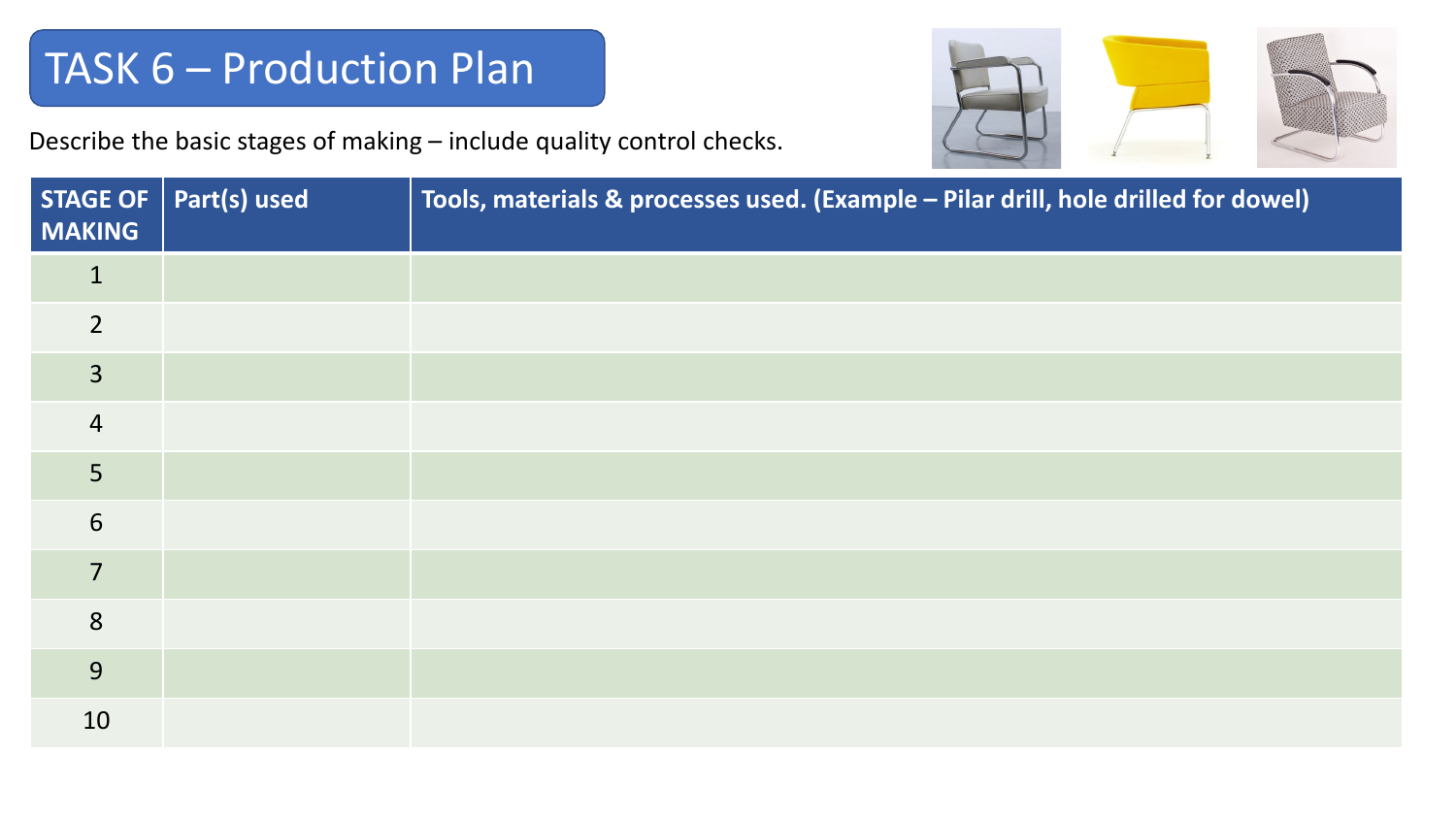## TASK 7 – Evaluation

The final stage for this project is to evaluate what you have done.

1. What do you think of the overall design ? What changes would you make ?

2. Are you happy with the materials you chose ? What other materials could you have used?

3. Did the project take too long to make ? How could you speed up the process if you were making a full size prototype?

4. Would it be easy to set up a production line for the manufacture of your solution ?

5. Is your solution safe ? Could it be made safer ?